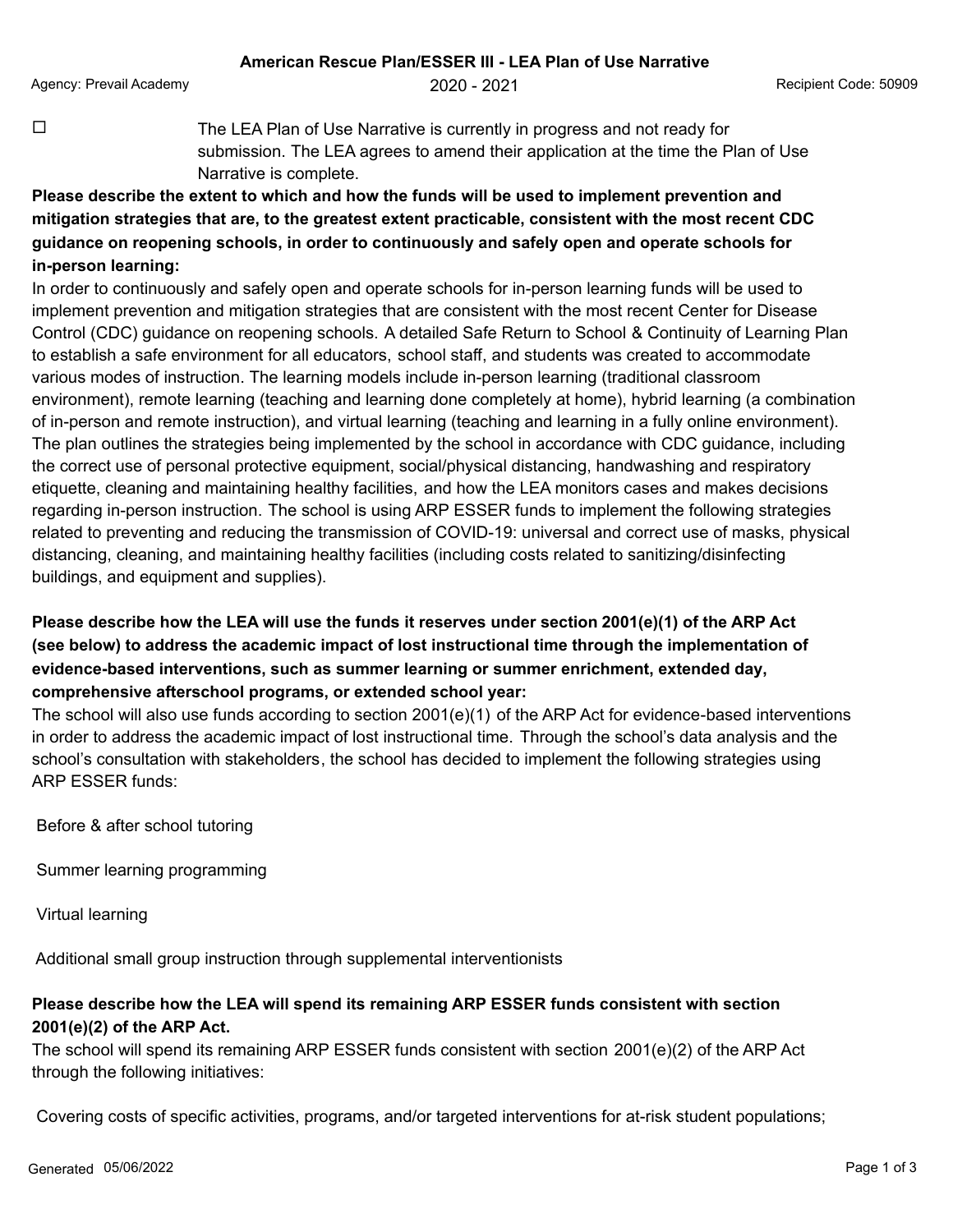PPE, health services, and facility sanitation (improved air quality and sanitization services)

Bonuses for retaining and recruiting educators and support personnel;

Educational technology coordinators to support staff, students, and families with effective use of technology;

Providing connectivity (hot spots, Wi-Fi, etc.) to the school and identified families;

 Providing devices (laptops, tablets, etc.) to staff and students for virtual and in-person learning and digital resources;

Providing instructional resources (non-digital) for staff and students;

Printing and mailing costs for remote learning packets;

Providing software, subscriptions, licenses to staff, students, and families;

Creating and implementing a parent and family engagement platform;

Creating and implementing a professional learning communities platform;

Creating and implementing an out of school time learning platform;

Improving virtual curriculum and digital content;

Developing and implementing additional resources and training for new and novice teachers;

Integration of data systems to standardize digital tools and organize student achievement data;

**Please describe how the LEA will ensure that the interventions it implements, including but not limited to the interventions implemented under section 2001(e)(1) of the ARP Act (see below) to address the academic impact of lost instructional time, will respond to the academic, social, emotional, and mental health needs of all students, and particularly those students disproportionately impacted by the COVID-19 pandemic, including students from low-income families, students of color, English learners, children with disabilities, students experiencing homelessness, children in foster care, and migratory students.**

The school will ensure that the interventions it implements will respond to the academic, social, emotional, and mental health needs of all students through the collection of progress monitoring data on an ongoing basis and through student benchmarking data. Students are benchmarked at the beginning of the school year, mid-year, and the end of the school year to measure achievement. The school is also collecting data for staff and students participating in the school's supplemental summer learning program and monitors student progress . The school will also evaluate implementation fidelity and effectiveness of interventions on an ongoing basis for the following subgroups: students from low-income families, students in foster care, students experiencing homelessness, English Learner students, migratory students, students with disabilities, students of color. The